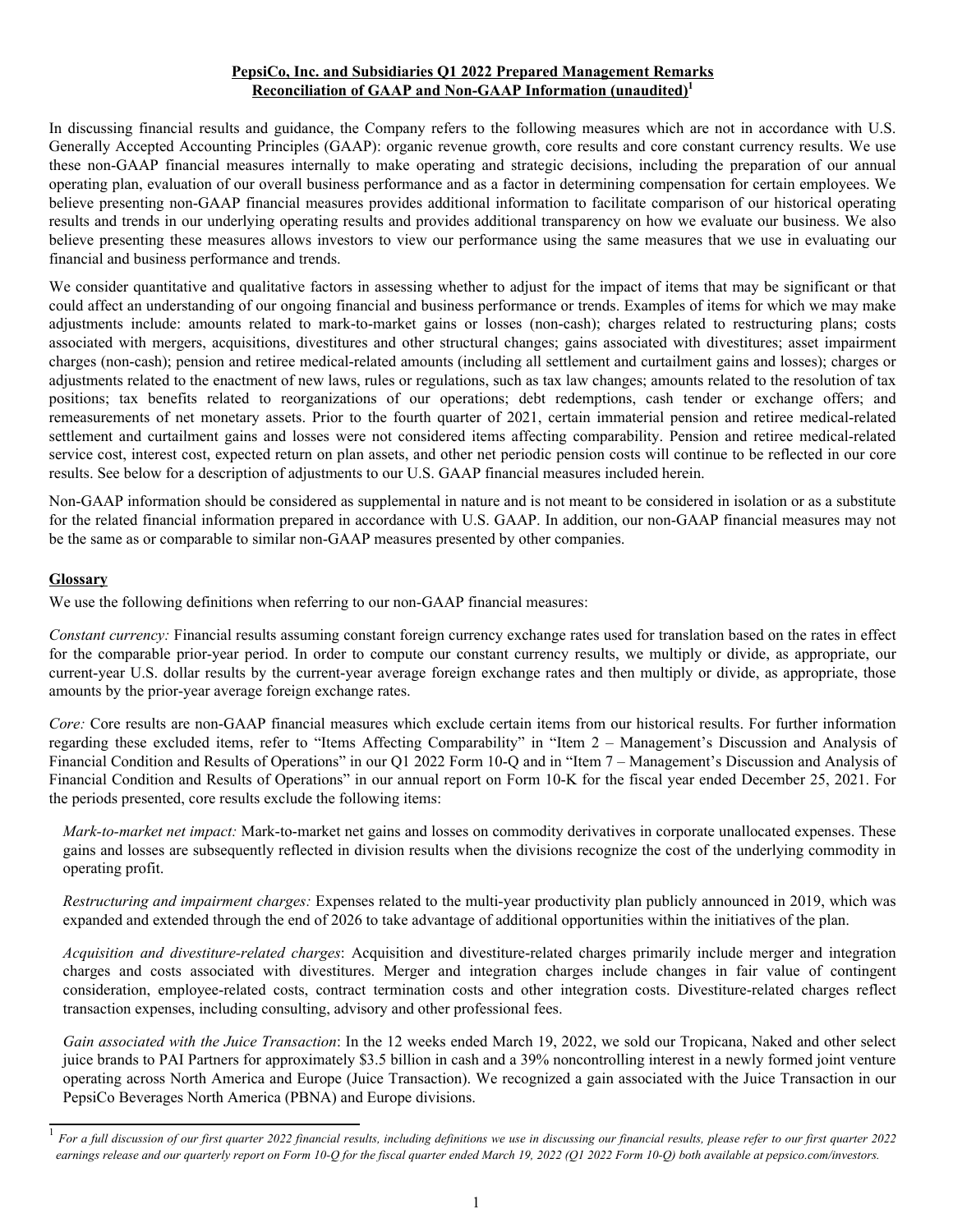*Russia-Ukraine conflict charges*: In connection with the deadly conflict in Ukraine, we recognized charges related to property, plant and equipment impairment, allowance for expected credit losses, inventory write-downs and other costs.

*Brand portfolio impairment charges*: We recognized asset impairment charges as a result of management's decision to discontinue or reposition certain brands.

*Pension and retiree medical-related impact*: Pension and retiree medical-related impact includes settlement charges related to lump sum distributions exceeding the total of annual service and interest costs, as well as curtailment gains related to plan changes or resulting from the Juice Transaction.

*Charge related to cash tender offers*: As a result of the cash tender offers for some of our long-term debt, we recorded a charge primarily representing the tender price paid over the carrying value of the tendered notes and loss on treasury rate locks used to mitigate the interest rate risk on the cash tender offers.

*Tax expense related to the TCJ Act*: Tax expense related to the Tax Cuts and Jobs Act (TCJ Act) reflects adjustments to the mandatory transition tax liability under the TCJ Act.

*Effective net pricing:* Reflects the year-over-year impact of discrete pricing actions, sales incentive activities and mix resulting from selling varying products in different package sizes and in different countries.

*Organic revenue growth:* A measure that adjusts for the impacts of foreign exchange translation, acquisitions, divestitures and other structural changes, and where applicable, the impact of an additional week of results every five or six years (53rd reporting week), including in our fourth quarter 2022 financial results. We believe organic revenue growth provides useful information in evaluating the results of our business because it excludes items that we believe are not indicative of ongoing performance or that we believe impact comparability with the prior year.

*2022 guidance:* Our 2022 organic revenue growth guidance excludes the impact of acquisitions, divestitures and other structural changes, the impact of the 53rd reporting week and foreign exchange translation. Our 2022 core effective tax rate guidance and 2022 core constant currency EPS growth guidance exclude the mark-to-market net impact included in corporate unallocated expenses, restructuring and impairment charges, and other items noted above. Our 2022 core constant currency EPS growth guidance also excludes the impact of foreign exchange translation. We are unable to reconcile our full year projected 2022 organic revenue growth to our full year projected 2022 reported net revenue growth because we are unable to predict the 2022 impact of foreign exchange due to the unpredictability of future changes in foreign exchange rates and because we are unable to predict the occurrence or impact of any acquisitions, divestitures or other structural changes. We are also not able to reconcile our full year projected 2022 core effective tax rate to our full year projected 2022 reported effective tax rate and our full year projected 2022 core constant currency EPS growth to our full year projected 2022 reported EPS growth because we are unable to predict the 2022 impact of foreign exchange or the mark-tomarket net impact on commodity derivatives due to the unpredictability of future changes in foreign exchange rates and commodity prices. Therefore, we are unable to provide a reconciliation of these measures.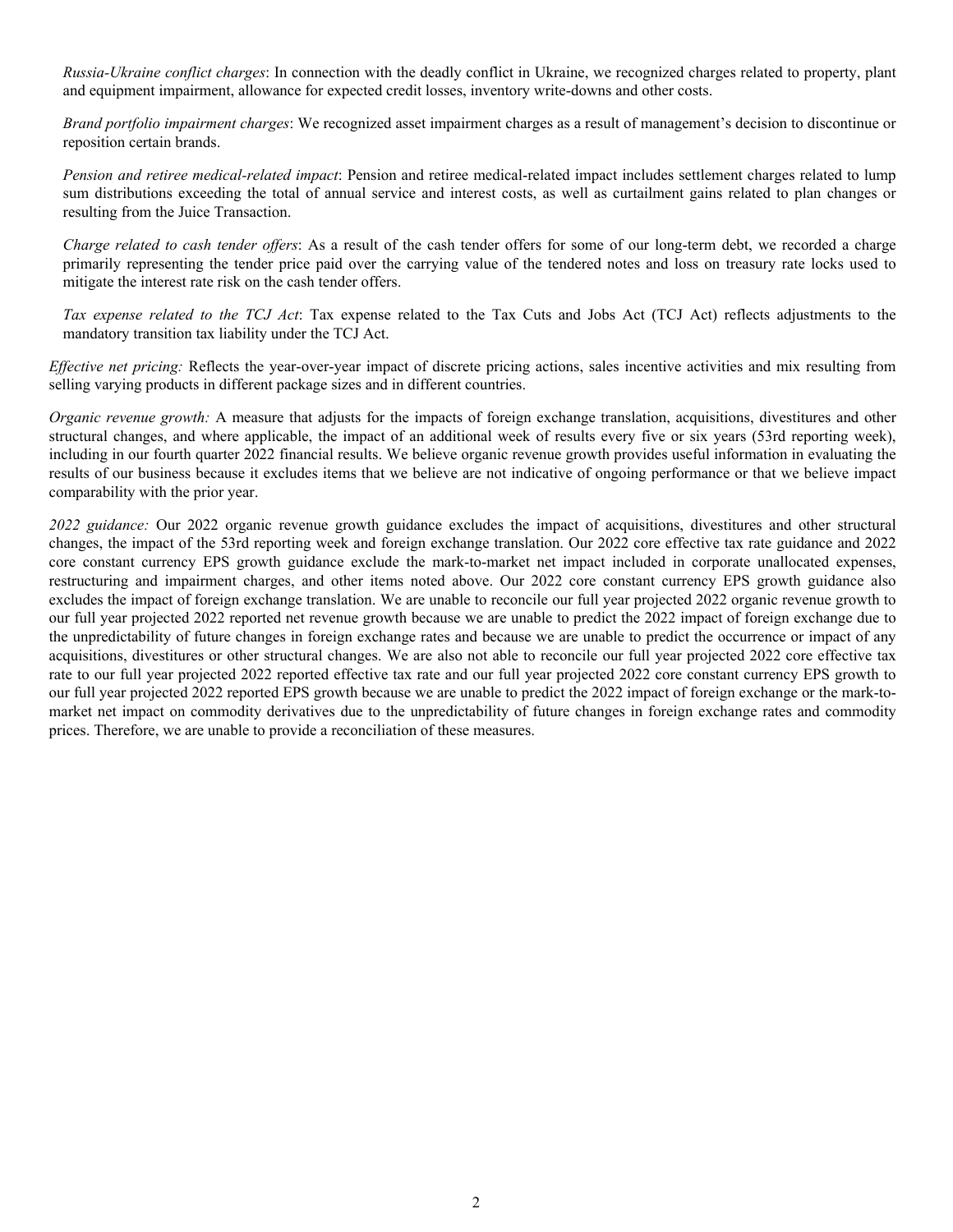#### **PepsiCo, Inc. and Subsidiaries Reconciliation of GAAP and Non-GAAP Information (Unaudited)**

# **Net Revenue Growth Reconciliation**

|                                                              | 12 Weeks Ended 3/19/2022                 |                                    |                                  |                                                         |
|--------------------------------------------------------------|------------------------------------------|------------------------------------|----------------------------------|---------------------------------------------------------|
|                                                              |                                          | Impact of                          |                                  |                                                         |
|                                                              | Reported %<br>Change,<br>GAAP<br>Measure | Foreign<br>exchange<br>translation | Acquisitions and<br>divestitures | Organic % Change,<br>Non-GAAP<br>Measure <sup>(a)</sup> |
| PepsiCo                                                      | $9\%$                                    | $\mathbf{1}$                       | $\overline{\mathbf{3}}$          | $14\%$                                                  |
| North America                                                | $10\frac{9}{6}$                          |                                    | 4                                | 13 %                                                    |
| International                                                | $9\%$                                    | $\overline{4}$                     | $\mathbf{1}$                     | 15 %                                                    |
| Global convenient foods                                      | $12 \frac{9}{6}$                         | $\mathfrak{2}$                     | 0.5                              | 14 $\%$                                                 |
| Global beverages                                             | $6\frac{0}{6}$                           | $\mathbf{1}$                       | 6                                | 13 %                                                    |
| Frito-Lay North America (FLNA)                               | 14 $%$                                   |                                    |                                  | 14 %                                                    |
| Quaker Foods North America (QFNA)                            | $11\%$                                   |                                    |                                  | $11\frac{9}{6}$                                         |
| <b>PBNA</b>                                                  | 5.5 $%$                                  |                                    | 7                                | 13 %                                                    |
| Developing and emerging markets                              | $13\frac{9}{6}$                          | $\overline{4}$                     | $\mathbf{1}$                     | 18 %                                                    |
| International convenient foods                               | $10\%$                                   | $\overline{4}$                     | $\mathbf{1}$                     | 15 %                                                    |
| International beverages                                      | $6\frac{9}{6}$                           | 5                                  | $\overline{2}$                   | 13 %                                                    |
| Latin America:                                               |                                          |                                    |                                  |                                                         |
| <b>Brazil</b>                                                | DD $%$                                   |                                    |                                  | DD $%$                                                  |
| Mexico                                                       | DD $%$                                   | <b>LSD</b>                         | <b>LSD</b>                       | DD $%$                                                  |
| Europe:                                                      |                                          |                                    |                                  |                                                         |
| Turkey                                                       | $(DD)$ %                                 | <b>DD</b>                          |                                  | DD $%$                                                  |
| Africa, Middle East and South Asia:                          |                                          |                                    |                                  |                                                         |
| Egypt                                                        | DD $%$                                   |                                    | (HSD)                            | DD $%$                                                  |
| India                                                        | DD $%$                                   | <b>LSD</b>                         |                                  | DD $%$                                                  |
| South Africa                                                 | $(MSD)$ %                                | <b>LSD</b>                         | <b>DD</b>                        | MSD %                                                   |
| Asia Pacific, Australia and New<br>Zealand and China Region: |                                          |                                    |                                  |                                                         |
| China                                                        | HSD %                                    | (LSD)                              | <b>LSD</b>                       | MSD %                                                   |

LSD — Low single digit, MSD — Mid single digit, HSD — High single digit, DD — Double digit

# **Operating Profit Growth Reconciliation**

|             |                                                       |                                         |                                                      | 12 Weeks Ended 3/19/2022                                 |                                                        |                                           |                                                    |                                                                            |
|-------------|-------------------------------------------------------|-----------------------------------------|------------------------------------------------------|----------------------------------------------------------|--------------------------------------------------------|-------------------------------------------|----------------------------------------------------|----------------------------------------------------------------------------|
|             |                                                       | Impact of Items Affecting Comparability |                                                      |                                                          |                                                        |                                           |                                                    |                                                                            |
|             | Reported<br>$\%$<br>Change,<br><b>GAAP</b><br>Measure | Mark-to-<br>market net<br>impact        | Restructuring<br>and<br><i>impairment</i><br>charges | Acquisition<br>and<br>divestiture-<br>related<br>charges | Gain<br>associated<br>with the<br>Juice<br>Transaction | Russia-<br>Ukraine<br>conflict<br>charges | <b>Brand</b><br>portfolio<br>impairment<br>charges | Core<br>$\frac{0}{0}$<br>Change,<br>Non-<br>GAAP<br>Measure <sup>(a)</sup> |
| PepsiCo     | 128 %                                                 | (2)                                     |                                                      | 3                                                        | (144)                                                  | 10                                        | 10                                                 | $6\%$                                                                      |
| <b>FLNA</b> | 4.5 $\%$                                              |                                         | $\left(1\right)$                                     |                                                          |                                                        |                                           |                                                    | $3\%$                                                                      |
| <b>QFNA</b> | $6\%$                                                 |                                         |                                                      |                                                          |                                                        |                                           |                                                    | $6\%$                                                                      |
| <b>PBNA</b> | 839 %                                                 |                                         | $\left(1\right)$                                     | 10                                                       | (827)                                                  |                                           |                                                    | 21 %                                                                       |

(a) A financial measure that is not in accordance with GAAP. See pages 1-2 for further discussion on non-GAAP measures.

*Note – Certain amounts above may not sum due to rounding.*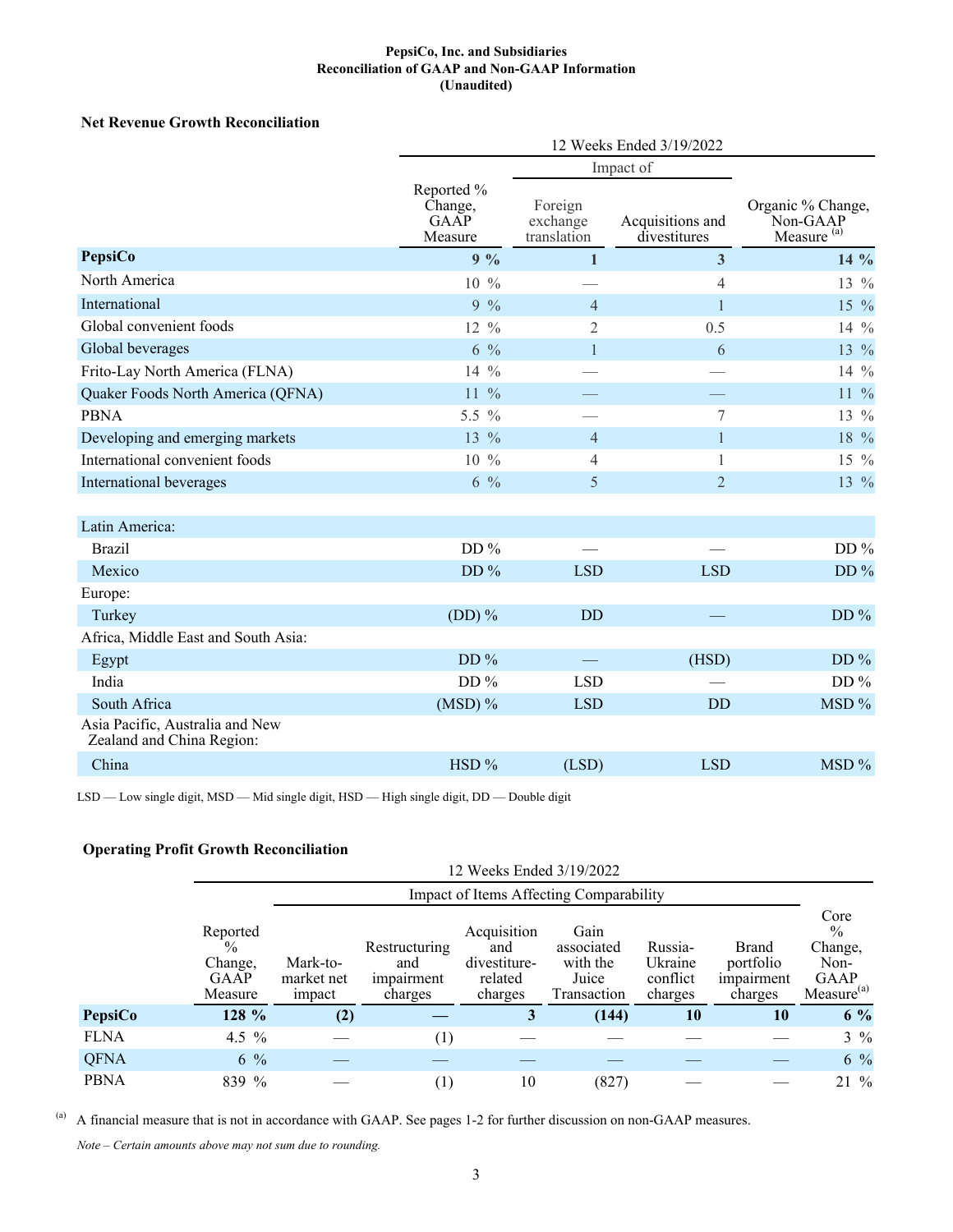#### **PepsiCo, Inc. and Subsidiaries Reconciliation of GAAP and Non-GAAP Information (Unaudited)**

### **Gross Profit Growth Reconciliation**

|                                                           | 12 Weeks Ended<br>3/19/2022 |               |
|-----------------------------------------------------------|-----------------------------|---------------|
| Reported gross profit growth, GAAP measure                |                             | $\frac{0}{0}$ |
| Impact of:                                                |                             |               |
| Mark-to-market net impact                                 |                             |               |
| Restructuring and impairment charges                      |                             |               |
| Russia-Ukraine conflict charges                           |                             |               |
| Core gross profit growth, Non-GAAP measure <sup>(a)</sup> |                             | $\frac{0}{0}$ |

# **Gross Margin Performance Reconciliation**

|                                                                | 12 Weeks Ended<br>3/19/2022 |
|----------------------------------------------------------------|-----------------------------|
| Reported gross margin performance, GAAP measure                | $(87)$ bps                  |
| Impact of:                                                     |                             |
| Mark-to-market net impact                                      | 4                           |
| Restructuring and impairment charges                           |                             |
| Russia-Ukraine conflict charges                                | 87                          |
| Core gross margin performance, Non-GAAP measure <sup>(a)</sup> | bps                         |

# **PBNA Operating Margin Growth Reconciliation**

|                                                               | 12 Weeks Ended<br>3/19/2022 |     |
|---------------------------------------------------------------|-----------------------------|-----|
| Reported operating margin growth, GAAP measure                | 5,695 bps                   |     |
| Impact of:                                                    |                             |     |
| Restructuring and impairment charges                          | (4)                         |     |
| Acquisition and divestiture-related charges                   | 66                          |     |
| Gain associated with the Juice Transaction                    | (5,649)                     |     |
| Core operating margin growth, Non-GAAP measure <sup>(a)</sup> | 108                         | bps |

(a) A financial measure that is not in accordance with GAAP. See pages 1-2 for further discussion on non-GAAP measures.